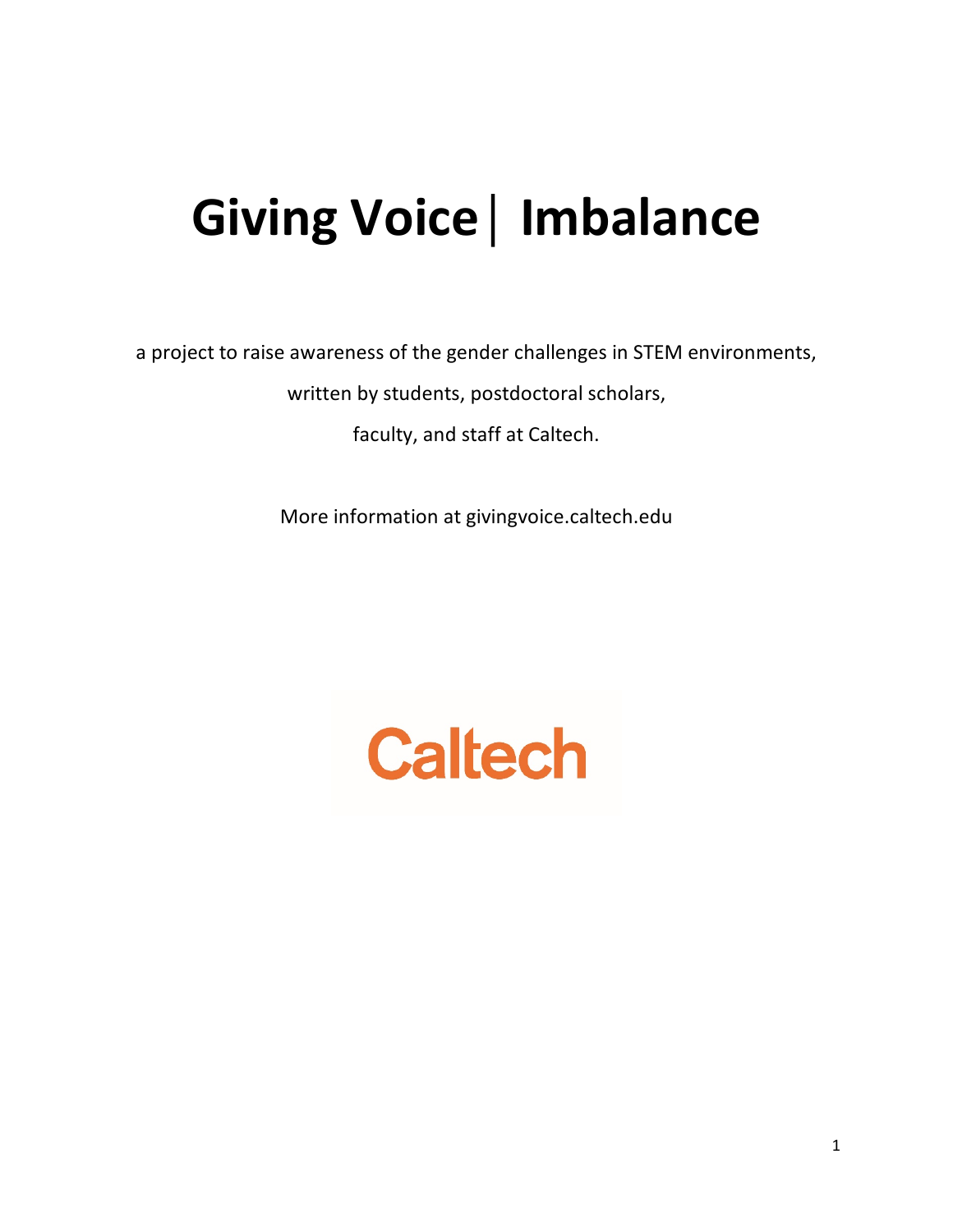### **Giving Voice| Imbalance**

FADE IN.

Lounge and kitchen area of an academic science building Kai and Taylor drink coffee/tea, nibble muffins at a table. Alex enters.

ALEX

### Great call on grabbing coffee.

KAI

Yeah--I really needed to get away from lab. It's been a long week.

ALEX I hear ya. I'm trying to gear up for fall conferences, but somehow I got stuck with three undergrads this summer.

### TAYLOR

Wow, three?!

### ALEX

TAYLOR

ALEX

Yeah, I'm not sure how I'm going to manage all three, and I've got my own project to worry about--but at least it'll boost my teaching statement.

At least you got positive results for your paper before they got here.

Alex pulls out his cell phone.

Yeah that's true, and it doesn't hurt that some of them are pretty cute.

Cameron enters, stands by Alex and peers over his shoulder to see the image.

We got one back from last summer, and she has, uhhhh...grown up.

Alex hands the phone to Cameron.

KAI

ALEX

Academically, dude!

CAMERON

You've got to admit, she is pretty hot…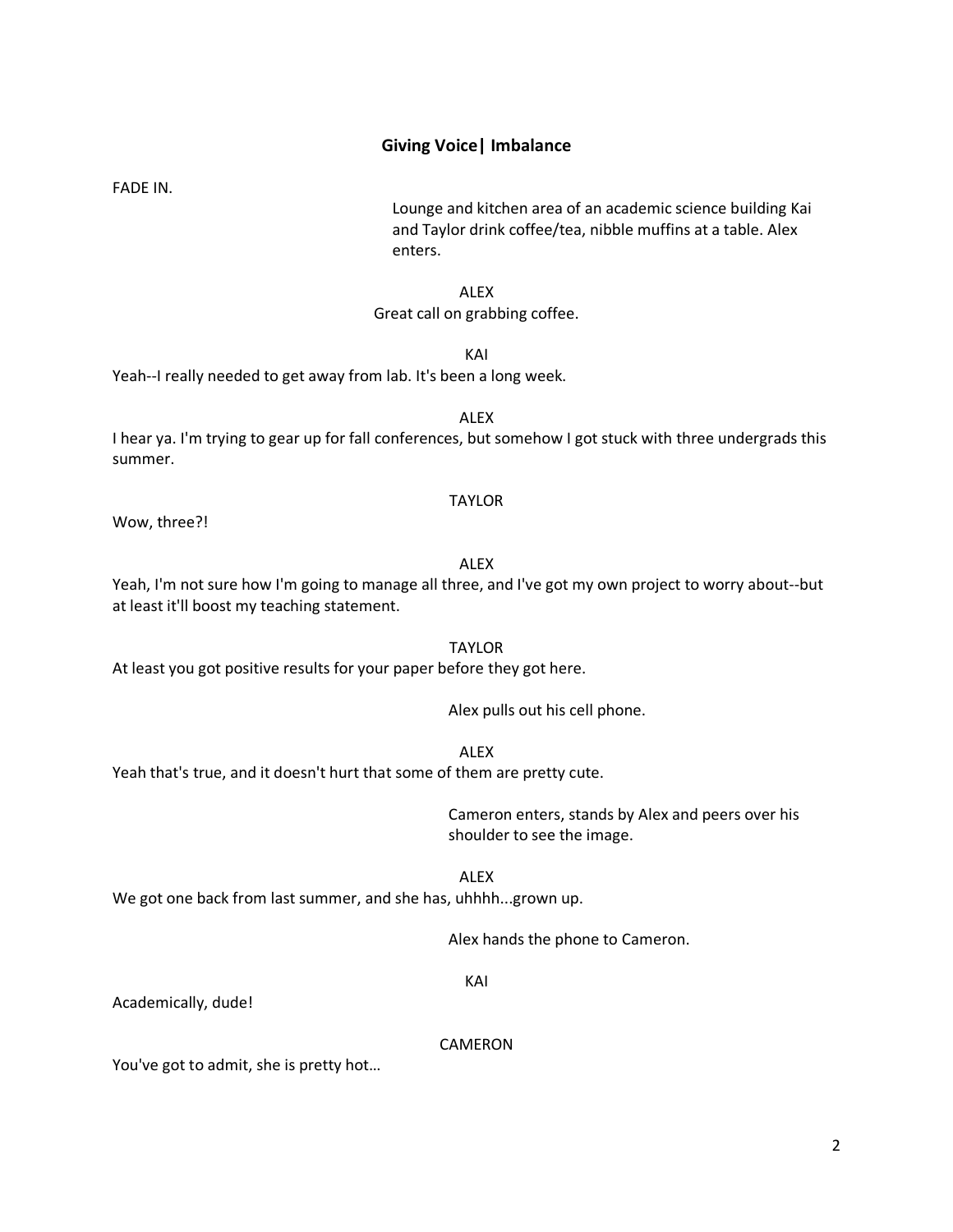Cameron holds the phone up to the others. Taylor turns away towards Kai.

### TAYLOR

Okay. Anyway, I've been the only woman in the lab this year...and now all our summer students are women --it's a bit weird.

### CAMERON

That's because our whole division is white and male.

### Kai considers this point.

KAI

Yeah, I hadn't considered that - We do need more diversity.

TAYLOR

But they better have the skills to make it here.

### CAMERON

Didn't they say that about us?

#### TAYLOR

Look, I'm a postdoc, not a babysitter. You want to work in this lab? Great. But it's about doing your own research, not having your hand held the whole time.

They should have an idea of what they are doing by now.

### CAMERON

KAI

An idea, maybe, but they're not as independent as you think.

TAYLOR

Ya they're always asking silly questions. I mean, it's fine, but the answers would be way more obvious if they would just calm down.

### ALEX

And one keeps asking me every time they need to use the instrument. If I were master of the instrument schedule, I think I'd have my PhD already?

### CAMERON

I know! Wait, you let them use the that one of a kind instrument. Without supervision? If they break it we are all screwed! And I'm blaming you.

Alex shakes his head. Kai changes the subject.

KAI

This is my first time with an undergrad. How closely should I be monitoring them? I don't know how much progress they're supposed to make.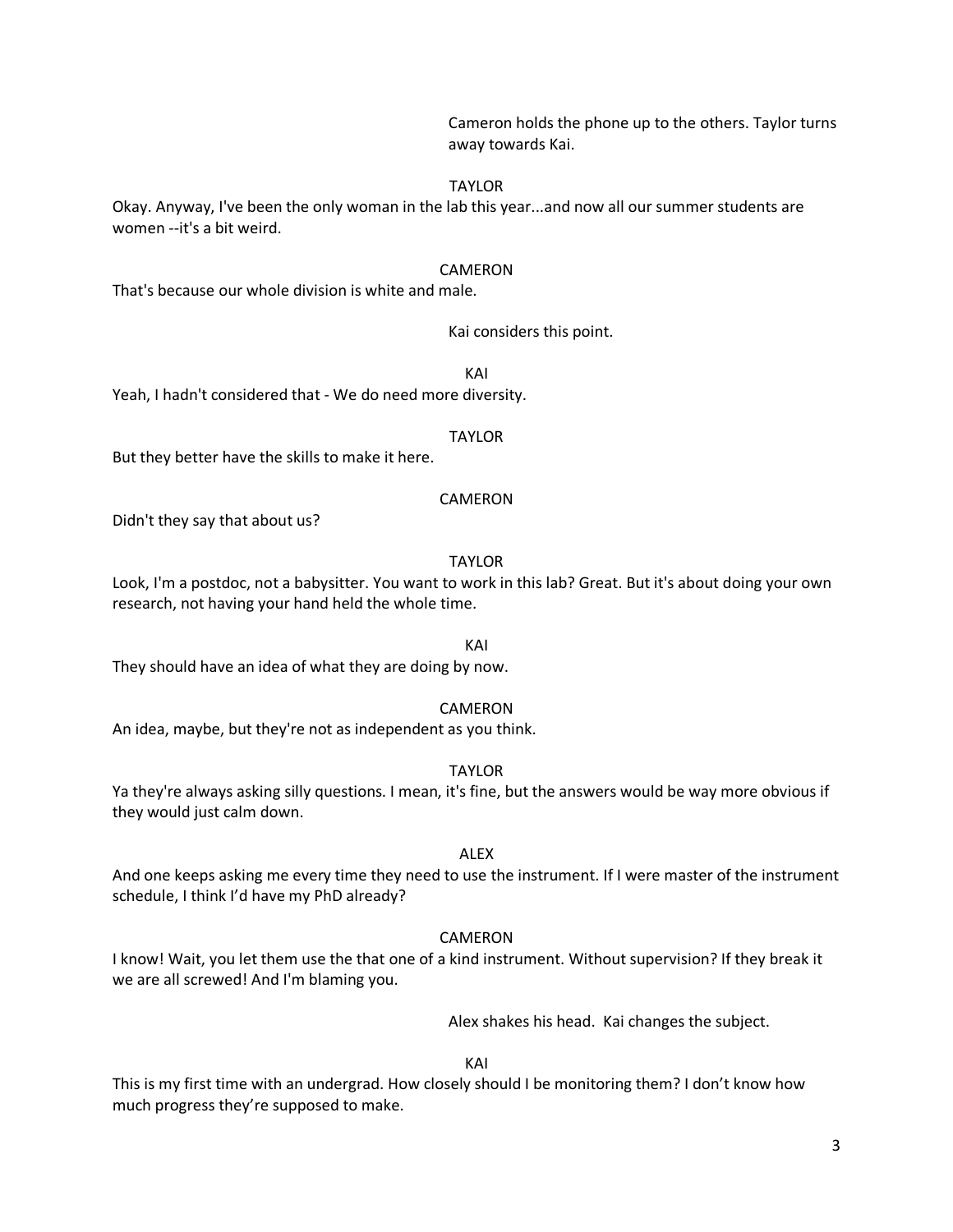### supervisors and friends? TAYLOR

Whatever, it's a workplace, we need it to be professional.

### CAMERON

## Whatever that means.

KAI How do you do it?

make sure you distinguish yourself as above them - they can't be your friend.

a boyfriend?

much of the friend bit.

What!? We hang out off-campus with them. Our group goes stargazing, we have happy hour, and we've all hung out at the beach in our bathing suits!

Asking them out? They're like kids, man.

KAI Not okay man! They're lab family.

ALEX So I take it you will be less than enthusiastic that I was texting my undergrad last night asking if she had

Ehhh, don't worry about making their lab experience perfect. Focus on making their whole summer worthwhile. Like hanging out on weekends, maybe asking one out... KAI

while letting them work independently, and possibly fail.

CAMERON This is my 3rd time having undergrads, and I still don't know how I'm supposed to teach them new skills,

TAYLOR

You don't really want them to fail but they still need to know what research is really like.

KAI

Well I'm still trying to figure out how to set some boundaries so that they get the mentor bit without too

Kai turns to Taylor.

TAYLOR

ALEX Oh come on. We drink with our advisors at socials! We're all on a first name basis. Aren't they both

It might look like I know what I'm doing but I am actually just figuring it out as I go. You really need to

ALEX

ALEX